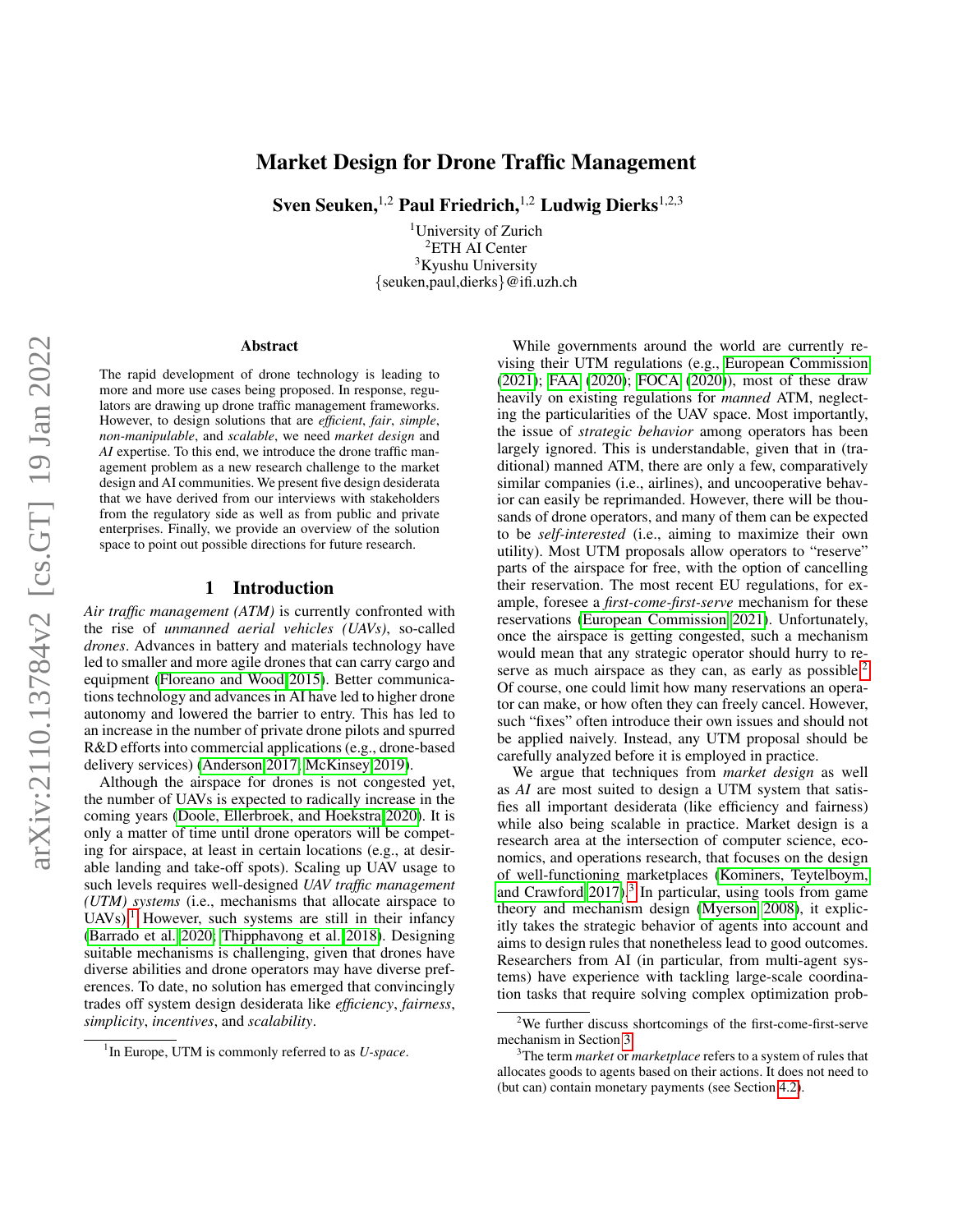lems [\(Wooldridge 2009\)](#page-6-3). Over the last 25 years, researchers from market design and AI have successfully tackled some of the most complex resource allocation problems. Prominent examples include spectrum auctions [\(Cramton 2013\)](#page-5-8), the allocation of courses to students at universities [\(Bud](#page-5-9)[ish et al. 2017\)](#page-5-9), and the allocation of vaccines to countries [\(Castillo et al. 2021\)](#page-5-10). We believe that the design of a good UTM system is a similarly important and exciting challenge.

To understand the challenges in UTM design and derive the most important desiderata, we have interviewed ten stakeholders from regulatory bodies as well as public and private enterprises (see the *Acknowledgements* at the end of this paper). We first describe the UTM design problem in Section [2,](#page-1-1) before discussing the most relevant market design desiderata in Section [3.](#page-1-0) Finally, in Section [4,](#page-3-1) we sketch the space of potential solutions.

### 2 Problem Overview

<span id="page-1-1"></span>The *airspace* is a 4-D space, consisting of three spatial dimensions and one time dimension. *UAV operators* arrive over time and want to complete flights, and each operator has preferences for when and where they fly. A flight is a 4-D trajectory through the airspace. A UTM *mechanism* allocates airspace to self-interested operators. A *feasible* allocation ensures that no two flight paths intersect. Each operator has a certain *value* for their optimal path, but most operators can accommodate deviations at a *cost*. Operators' values and costs are their private information (i.e., only known to themselves) and they act strategically in reporting them.

Drone operators greatly differ in the goals and flexibility of their flights. For example, a wedding photographer may place a high value on flying their drone directly above the wedding, at the precise time the newlyweds exit the building, while any deviation in space or time would drastically reduce their value. In contrast, a delivery drone operator may not care about the exact trajectory of a flight, as long as they reach their destination within a certain time window.

Operators also differ in how they can plan and execute flights, making the *timing* of allocations particularly important. Some operators may want to receive their allocations far in advance (e.g., to plan a photo shoot), while others only know their needs shortly before take-off (e.g., food delivery services) or may desire nondisclosure until the last minute. Operators may have preferences that span multiple flights, e.g., wanting to photograph a certain area on one of several consecutive flights. Preferences may shift as time goes on, and operators may want to submit new flight plans at any point in time. Additionally, while current proposals focus on strategic (pre-flight) allocation and try to keep tactical (in-flight) re-allocation of airspace to a minimum, a UTM mechanism still needs to be robust against events that make dynamic re-allocation unavoidable (e.g., if battery failure or a thunderstorm make flying a particular route impossible).

Any UTM mechanism must also take multiple *practical considerations* into account [\(Lundberg, Palmerius,](#page-6-4) [and Josefsson 2018\)](#page-6-4). For example, stakeholders agree that public-interest flights (e.g., emergency services, police) must always be *prioritized* over regular participants. Additionally, to ensure *safety*, UAV flight paths need to main-

tain a minimum spatial and temporal separation from each other and from potential exogenous obstacles (e.g., buildings or bird swarms). This is complicated by the heterogeneous ability of drones and operators to detect and react to threats or changes in their flight plan and varying degrees of aerial maneuverability (e.g., not every drone can "hover" or turn in place). Furthermore, drones differ greatly in their operational range (e.g., some drones may need to maintain line of sight) and maximum flight times (e.g., due to battery capacity). Contrary to the name, not all UTM participants may actually be "unmanned" and any future-proof UTM design needs to also take applications such as (autonomous) air taxis into account. To ensure that proposed UTM systems can cope with any future developments, the market design should be as technology agnostic as possible. However, to operate the market in practice, it is important that UTM designers still take technological constraints into account when specifying regulations. Considering the heterogeneity of the domain, it is desirable that the system is able to directly query individual operators' constraints and requirements.

Depending on the jurisdiction, there may also be *politically imposed side-constraints* regarding noise pollution, privacy, and safety. Any drone flight, no matter how strict the safety regulations, leads to certain risks; concretely, a flight poses a small danger to other drones, to people, and to the infrastructure on the ground. Of course, drone operators have some inherent incentive to fly safely to minimize these risk, because an accident would likely be costly and cumbersome for them and could also lead to stricter regulations being imposed on the drone market as a whole. However, this has limits, as some companies might be more risk-seeking or have shorter planning horizons than their competitors or the regulator. Furthermore, accidents that lead to large collateral damage might simply bankrupt smaller players. Consequently, these players may not fully internalize the externalities they create, forcing a socialization of the resulting costs. Thus, it is important that the regulator defines a *minimum level of safety* on which they are not willing to compromise and which therefore constitutes a hard market design *constraint*. One way to think about this constraint is that safety requirements below this level would endanger the overall health of the drone market and, in the worst case, lead to complete market failure. While higher levels of safety above this minimum are still in the regulator's (and most operators') interest, at that point safety turns from a simple constraint into a desideratum (where more is better) that must be carefully traded off against the other market design desiderata we introduce in the following section.

## 3 Market Design Desiderata

<span id="page-1-0"></span>Based on our stakeholder interviews, we have identified five desiderata that are essential for any UTM mechanism. Not all of these desiderata can be maximized simultaneously (e.g., [Parkes](#page-6-5) [\(2001,](#page-6-5) Chapter 2)), such that any UTM design must carefully trade them off against each other.

Remark 1 *There are three different notions for most of these desiderata:* ex-ante*,* ex-interim*, or* ex-post *[\(Mas-](#page-6-6)[Colell et al. 1995\)](#page-6-6). Ex-ante means that a desideratum holds*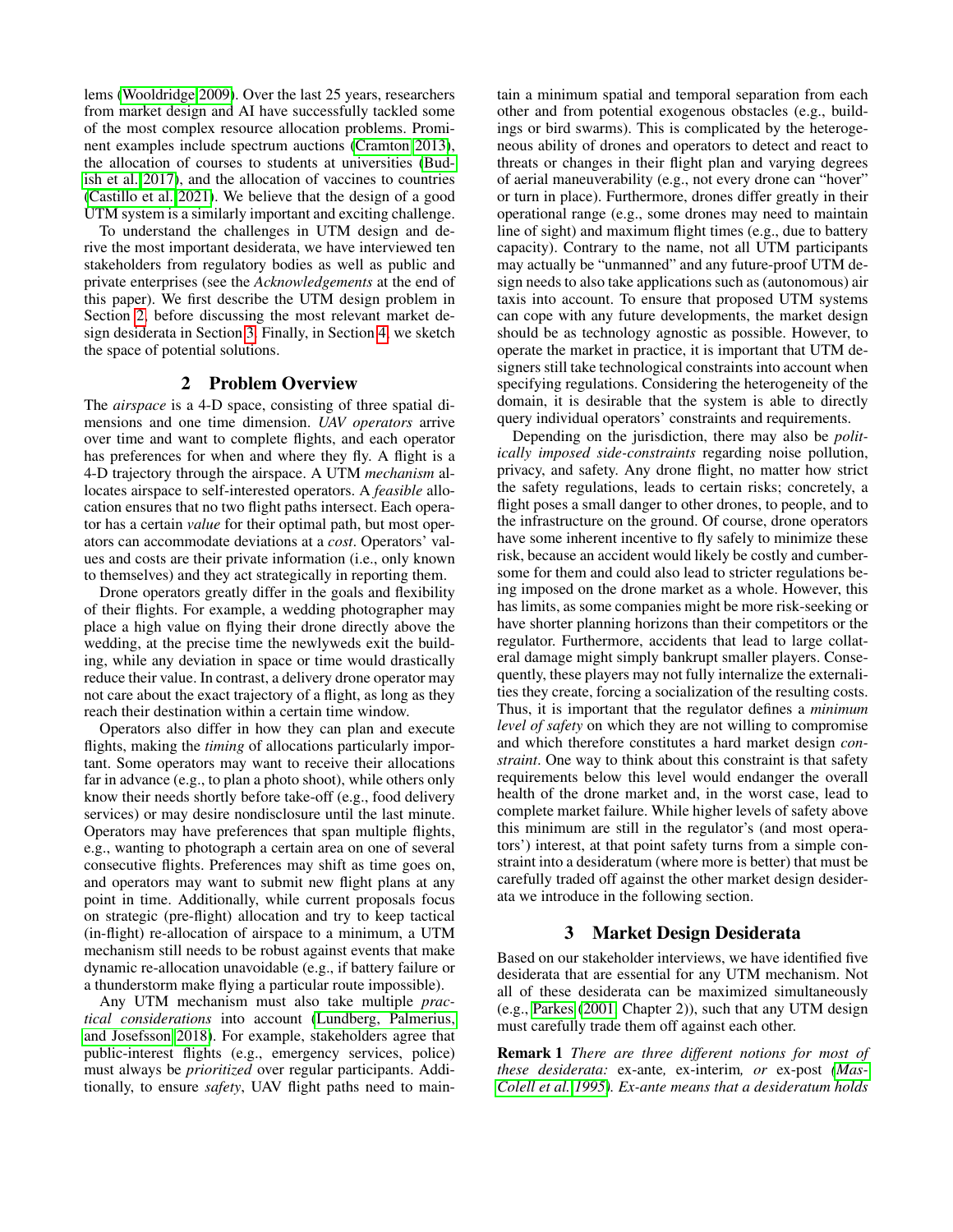*in expectation, given some probability distribution of future world states. Ex-interim means that a desideratum holds while parts of the world have already been realized (e.g., the preferences of a single agent), while others are still uncertain. Finally, ex-post means that a desideratum holds for all possible realizations of the world; thus, it is the strongest notion. However, in a dynamic system, ex-post is often too demanding; but it may still serve as a useful benchmark.*

### <span id="page-2-0"></span>3.1 Economic Efficiency

A central goal for the design of a UTM system is to ensure that the airspace is used *efficiently*. Efficient markets maximize value creation for participants and tend to attract the largest number of users. However, this raises the question of how to measure efficiency.

The strongest notion of efficiency is to maximize *welfare*. Different notions of welfare exist, the most common being *utilitarian welfare*, i.e., the sum of all operators' values for the allocation [\(Mas-Colell et al. 1995\)](#page-6-6).

A weaker notion is *Pareto efficiency* [\(Hammond 1981\)](#page-5-11). An allocation is Pareto efficient if no operator's flight path can be improved without worsening another operator's flight path. This notion is also well-defined when using mechanisms without money. A further relaxation is *nonwastefulness*, which means that there exist no unallocated resources any agent prefers over (parts of) their allocation.

The EU's proposed first-come-first-serve mechanism demonstrates how a mechanism may lead to inefficient allocations even if agents report truthfully. To see this, consider an operator who does not have strong preferences regarding the exact route or time of departure (e.g., a surveyor that could fly at any time during the day). If this operator books far in advance, they may block short-term flights with far higher values for their exact route (such as an urgent delivery). The underlying problem is that the mechanism does not make any trade-off decisions. Thus, the first-come-firstserve mechanism does not maximize welfare and might not even be Pareto efficient.

### 3.2 Fairness

All stakeholders agree that a UTM system should be *fair*. However, there is no single agreed upon notion of fairness [\(Chin et al. 2020;](#page-5-12) [Evans, Egorov, and Munn 2020\)](#page-5-13).

To illustrate the challenge in defining fairness, consider the first-come-first-serve mechanism. Some stakeholders see this mechanism as fair, given that all operators have the same chance to be "the first." Yet, this mechanism disadvantages operators that require shorter planning horizons, which may be considered unfair. Next, consider using an auction that allocates the airspace to the highest bidder. Some see auctions as inherently fair, because no operator gets special treatment and only the bids matter. However, others argue that auctions are unfair given that different operators may have greatly varying financial means. While these disagreements cannot be resolved, there are multiple useful concepts for measuring the fairness of market mechanisms. Ultimately, the regulator must decide which notion to optimize for.

One way to measure fairness is via *egalitarian social welfare*, i.e., the minimum utility of any agent. An alternative

notion that puts less weight on single agents is *proportional fairness* [\(Kelly 1997\)](#page-5-14). For an allocation to be proportionally fair, there must not exist another allocation for which the sum of each agent's difference in utility is positive. A last notion is *envy-freeness* [\(Foley 1966\)](#page-5-15), which means that no agent prefers another agent's outcome. Even though agents have varying preferences, envy-freeness is meaningful as it must hold for *any* possible vector of reports.

### 3.3 Simplicity

All stakeholders we interviewed have emphasized that a *low barrier to entry* is essential to ensure that the airspace is accessible to diverse types of operators. For market design, this implies that the *user interface* to the marketplace must be sufficiently simple [\(Seuken et al. 2012\)](#page-6-7). Standard *directrevelation* mechanisms [\(Dasgupta, Hammon, and Maskin](#page-5-16) [1979\)](#page-5-16) would require operators to report their preferences for all possible flight paths, which is obviously impractical. On the other end of the spectrum are mechanisms (like first-come-first-serve) that ask operators to only state their most preferred flight path, and then either approve or reject their requests. Unfortunately, as explained in Section [3.1,](#page-2-0) this is inherently inefficient, as it does not allow the mechanism to make any trade-offs. A more principled approach involves designing *smart market mechanisms* [\(Bichler, Gupta,](#page-5-17) [and Ketter 2011\)](#page-5-17) that provide participants with carefullydesigned tools that make it easy for them to (dynamically) report the most important aspects of their preferences [\(Sand](#page-6-8)[holm 2013\)](#page-6-8), while hiding most of the complexity of the underlying market [\(Seuken, Jain, and Parkes 2010\)](#page-6-9). Here, AI and machine learning techniques may be used to facilitate autonomous path finding [\(Cieslewski, Choudhary,](#page-5-18) [and Scaramuzza 2018\)](#page-5-18) and to simplify preference reporting [\(Brero, Lubin, and Seuken 2018\)](#page-5-19).

### 3.4 Incentives

A key aspect of market design is to ensure that participants have an incentive to report their preferences truthfully. Otherwise, participants may need to spend costly efforts to determine their strategy, and any mechanism that receives manipulated reports will likely make inefficient allocations.

Some of the UTM proposals we have reviewed acknowledge that operators may try to *game* the system [\(European](#page-5-4) [Commission 2021\)](#page-5-4). But instead of disincentivizing such behavior, the proposals foresee a *monitoring and data gathering approach*, with the goal of detecting any manipulative behavior to then correct the mechanisms accordingly. Unfortunately, this is a flawed approach, because by simply analyzing the data, it may be very hard if not impossible to detect what is going wrong. To illustrate this, consider the *school choice problem*, where students are matched with places at competitive high schools (Abdulkadiroğlu and Sönmez 2003). Many cities employ school choice mechanisms that are highly manipulable, such that it is not optimal for students (or their parents) to rank schools in order of preference. Parents have learned how to optimally manipulate the system, ranking a school first that is attractive while also being likely to accept their child. The result is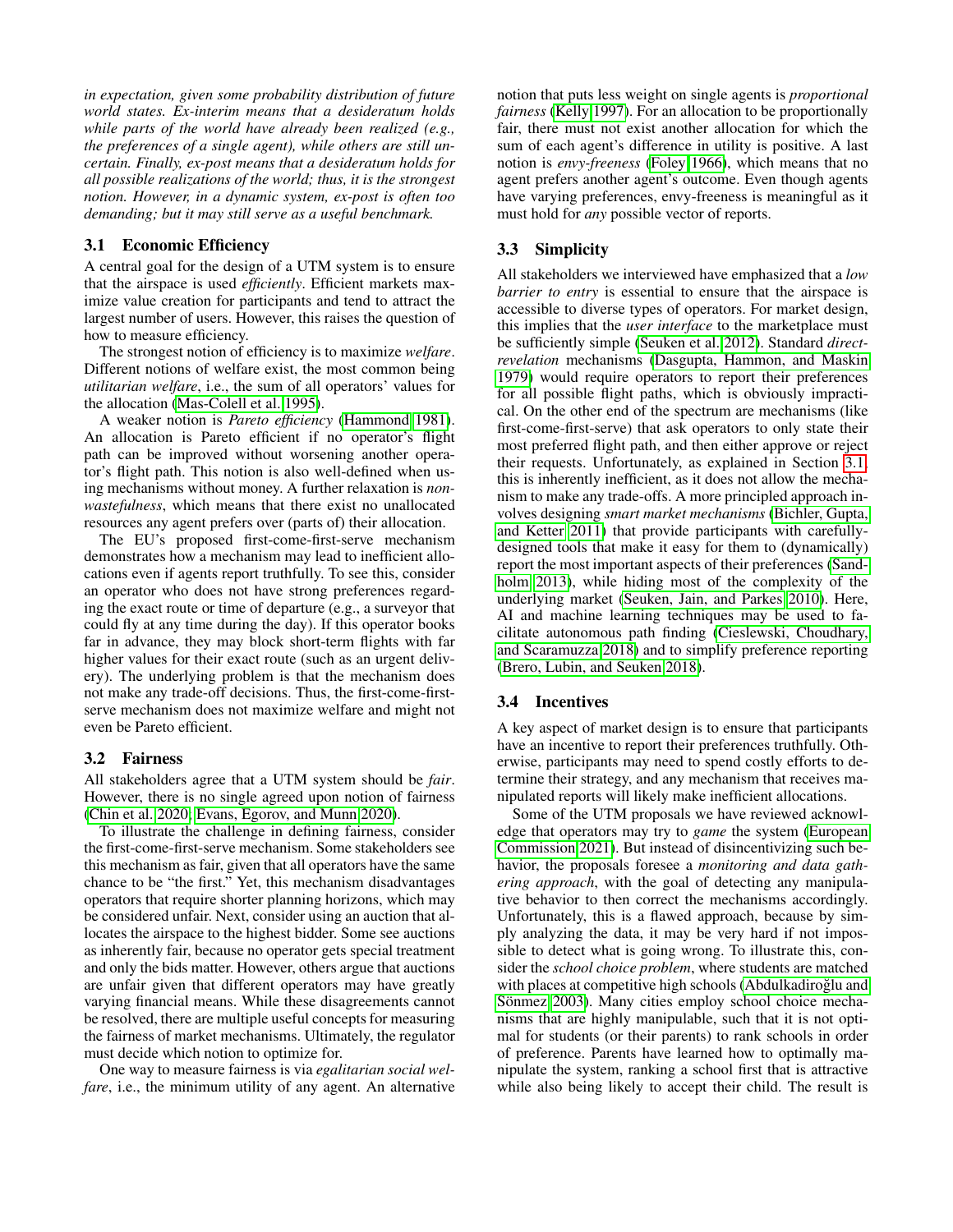that, when looking at the data, it *seems* as if the vast majority of students receive their first choice, *suggesting* that the mechanism works almost perfectly, even if this is not at all the case (Abdulkadiroğlu et al. 2006).

Market designers are experts in designing mechanisms that provide participants with good incentives for truthful preference reporting. A very strong desideratum is *strategyproofness* [\(Nisan 2007\)](#page-6-10), which requires that it is optimal for each participant to report truthfully, no matter what the others report. Strategyproof mechanisms are very desirable, as market participants do not need to engage in complex strategizing, which improves the quality of the information the mechanism receives. One can relax this to *(Bayes-Nash) incentive compatibility*, i.e., an agent cannot benefit from misreporting if all other agents report truthfully.

In practice, it is often impossible to guarantee even Bayes-Nash incentive compatibility, in particular in dynamic en-vironments [\(Parkes et al. 2010;](#page-6-11) Bergemann and Välimäki [2019\)](#page-5-22). To this end, researchers have proposed various notions of *approximate strategyproofness* [\(Lubin and Parkes](#page-6-12) [2012;](#page-6-12) [Mennle and Seuken 2021;](#page-6-13) [Azevedo and Budish 2019\)](#page-5-23). One can also design mechanisms that are computationally hard to manipulate, which provides a certain notion of robustness [\(Faliszewski and Procaccia 2010\)](#page-5-24).

Other important considerations are whether a mechanism is *false-name proof* [\(Yokoo, Sakurai, and Matsubara 2004\)](#page-6-14) (i.e., whether agents benefit from "splitting" themselves into multiple agents) or *collusion-proof* [\(Ausubel and Milgrom](#page-5-25) [2006\)](#page-5-25). The latter is important to avoid that incumbent companies coordinate to obtain an advantage over new market entrants. Furthermore, some agents might be *spiteful* [\(Brandt, Sandholm, and Shoham 2005\)](#page-5-26) (i.e., aiming to minimize the utility of competitors). An example of this would be intentionally taking costly detours in order to saturate a certain part of the airspace with the intention of stopping a competitor from flying. Similar behaviour has been observed in manned aviation [\(Valido, Socorro, and Medda 2020\)](#page-6-15), making this a potential risk in UTM as well. As spiteful behavior may deter competition, which may lead to monopolization and market failure, opportunities for such behaviors should be minimized as much as possible.

### 3.5 Scalability

Any UTM system must *scale* well to the ever increasing number of drones. Scalability as a design goal prevents costly system re-designs in the future. To scale well, the system should be intelligent and largely automated, from soliciting operator preferences to allocating airspace.

One concern regarding scalability is the *computational complexity* of the employed mechanisms. For example, even if all preferences were known, finding an optimal allocation is typically  $N \mathcal{P}$ -hard [\(Sandholm 2002;](#page-6-16) [Lagoudakis](#page-6-17) [et al. 2005\)](#page-6-17) and therefore potentially untenable for large, congested markets. One possible direction is to simplify the problem and use heuristic algorithms to find nearoptimal solutions to the simpler problem (e.g., [Dierks, Kash,](#page-5-27) [and Seuken](#page-5-27) [\(2021\)](#page-5-27)). Another option is to aim for coarser, congestion-based allocations and rely on individual drones

using autonomous collision avoidance [\(Li, Egorov, and](#page-6-18) [Kochenderfer 2019\)](#page-6-18).

### 4 Solution Space

<span id="page-3-1"></span>In this section, we provide an overview of possible approaches for designing UTM systems. We divide the solution space into three classes: (1) non-market solutions, (2) markets without money, and (3) markets with money.

#### 4.1 Non-Market Solutions

Non-market solutions do not assign airspace based on reports. Examples are rule-based systems defining some topology on the airspace akin to road networks [\(Sunil et al. 2015;](#page-6-19) [Joulia, Dubot, and Bedouet 2016;](#page-5-28) [Mohamed Salleh et al.](#page-6-20) [2018\)](#page-6-20), or letting operators autonomously choose their route and avoid collisions. However, since operators have heterogeneous preferences, if the mechanism does not elicit individual preferences, one could end up with a very inefficient allocation or "traffic jams." These approaches are also not able to accommodate well changing numbers of operators or types of routes flown. In an environment that is expected to undergo rapid development in the future, this is not ideal. Another option is to sell off large parts of the airspace to companies who could then re-sell it, similar to what is done for spectrum licenses [\(Cramton et al. 2002\)](#page-5-29). However, note that this gives the resulting intermediaries a lot of power and also tasks them with solving the difficult market design problem.

### <span id="page-3-0"></span>4.2 Market-Based Solutions

In a market-based system, operators can make reports about their preferences. These might be *direct revelations* of their full preferences, or more limited, for example by only submitting the ideal flight plan. The airspace can then be allocated based on these reports. The more relevant preference information the mechanism has, the better it can optimize the allocation to achieve the market design desiderata described above (e.g., efficiency, fairness, incentives).

Markets without Money. Market mechanisms do not necessarily require monetary transactions. Prominent examples of *markets without money* include (two-sided) matching mechanisms as used in school choice (Abdulkadiroğlu and Sönmez 2003) as well as (one-sided) assignment mechanisms as used in course allocation [\(Budish et al. 2017\)](#page-5-9). These mechanisms *do* elicit agents' preferences and then make allocation decisions without charging payments, while still guaranteeing approximate notions of efficiency, fairness, and incentive compatibility. These approaches work well in some settings, for example in schools choice or course allocation, where the students are very homogeneous in their structural needs (e.g., each student is assigned to one school). However, in general, markets without money are relatively limited in their ability to simultaneously achieve multiple desirable properties like efficiency, incentive compatibility and fairness [\(Zhou 1990;](#page-6-21) [Yenmez 2013;](#page-6-22) [Dughmi](#page-5-30) [and Ghosh 2010\)](#page-5-30).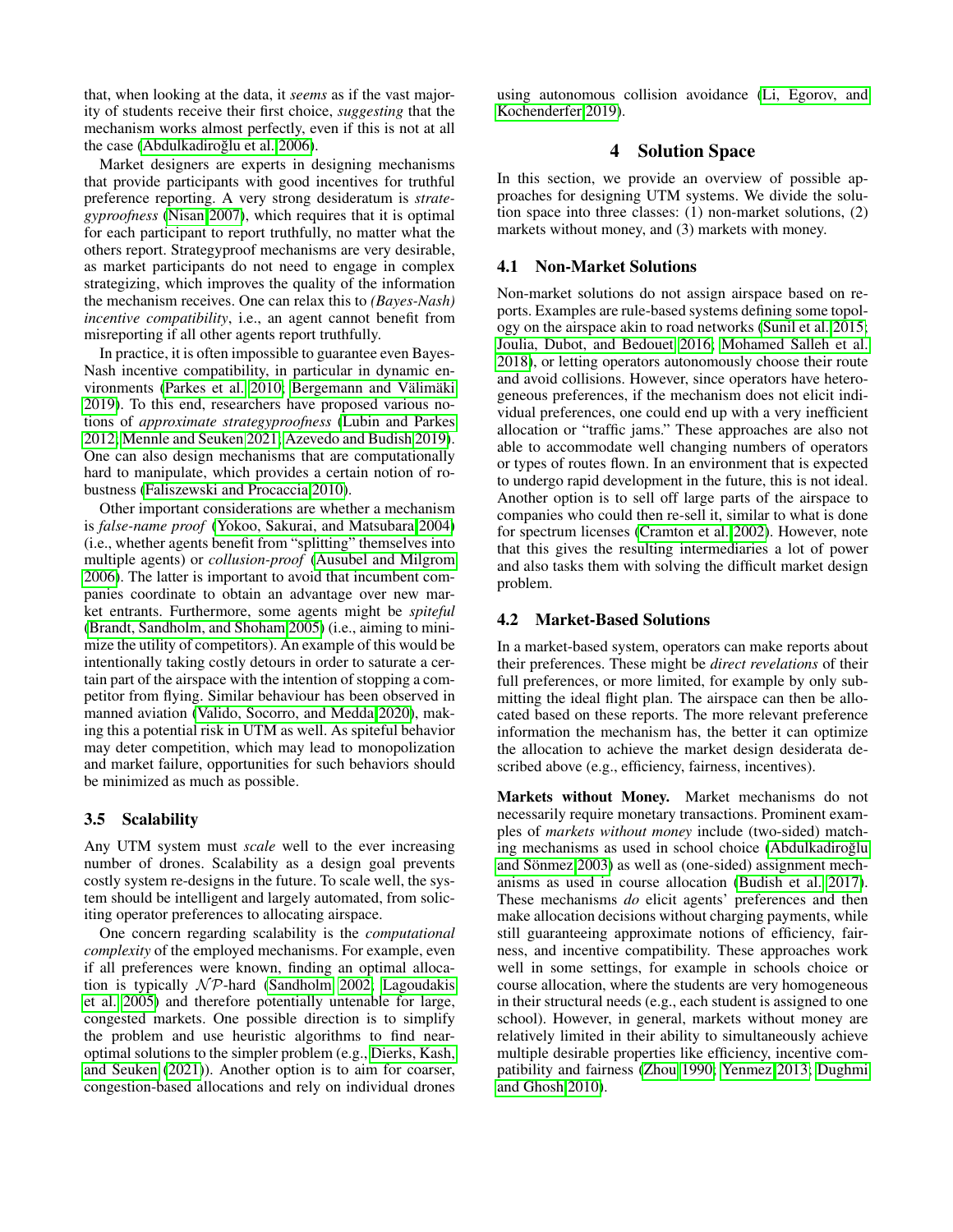To handle notions of "urgency" or "importance" (of one flight vs. another), a common approach is to introduce *artificial currency* or *tokens* that operators are assigned by a central entity. These tokens can also be awarded or deducted to reward or punish certain types of behavior within the system, which may help align incentives. A prominent example of such a market is the allocation of food to American food banks [\(Prendergast 2017\)](#page-6-23). In the context of UTMs, [Nakadai](#page-6-24) [\(2018\)](#page-6-24) has previously explored this idea. However, one issue that token-based approaches cannot easily solve is that UAV operators may differ greatly in their needs; e.g., some operators may need to make thousands of flights per day while others only want to make one flight per month. To avoid market failure, a large delivery company might therefore require a different number of tokens than a hobby pilot. This raises the challenging question of how many tokens each operator should receive. If one would base the amount of tokens assigned to an operator on the needs the operator *reports*, this would incentivize operators to report higher needs than they actually have. Alternatively, basing token allocation decisions on observable information (e.g., number of flights flown or receipts for drone equipment) would incentivize operators to strategically align their business to inflate this observable characteristic (e.g., flying unnecessary flights). Additionally, any token allocation based on observable information is unlikely to reflect each operator's *actual* needs (e.g., using number of flights flown would disadvantage a wedding photographer with very few, but high value flights). $4$  While one way to get around this would be to allow operators to *buy* additional tokens with real money, this would effectively turn the system into a market with money.

Markets with Money. Money can help to make trade-off decisions, which can significantly improve efficiency, while keeping the mechanism fair and incentive compatible. For example, if operators need to pay a larger fee the more space they reserve, then they are incentivized not to reserve more space than they need; but if they urgently need a flight, they can decide to pay more. It is worth mentioning that the focus of a UTM system is not to maximize revenue. Payments should therefore only be as high as is necessary to align incentives. In particular, when the airspace is uncongested, payments could be set to zero or some nominal amount.

Many stakeholders worry that introducing money may present an equity issue, in that players with larger financial value for flights might be able to dominate a market and consistently secure favourable outcomes. However, as has been argued for road pricing, that fear might be overstated [\(Cramton, Ockenfels, and Geddes 2016\)](#page-5-31). In fact, any revenue that is collected could be used to pay for system costs or could be redistributed to the operators to actually *reduce* inequities between them [\(Levinson 2010\)](#page-6-25). It is also important to note that having strong financial means and having a high value for a flight are orthogonal to each other. Large, financially strong players with many flights, such as package delivery services, typically have very small profit margins (on the order of cents), implying a small marginal value per flight. Thus, they do not have an incentive to regularly place large bids to compete with operators such as wedding photographers, who have very high values per flight. Finally, by putting different weights on the requests of different operators, one could improve equity to some degree.

Remark 2 *For each of the three dimensions* space, time, and degree of centralization*, different levels of granularity seem possible. A mechanism could assign the entire space at once, or subdivide the space into smaller areas to be treated individually. Similarly, airspace could be allocated for long time periods at a time, or on a minute-by-minute basis. Finally, mechanisms could range from a centralized allocation mechanism, prescribing routes and deviations, to drones negotiating only bilaterally. Centralized solutions make designing for efficiency, fairness and good incentives much easier, but a distributed approach may be necessary to manage computational complexity and allow the system to scale. Research in distributed mechanism design exists, but is scarce [\(Feigenbaum, Schapira, and Shenker 2007\)](#page-5-32).*

### 5 Conclusion

In this paper, we have introduced drone traffic management as a market design problem of high practical importance. We have outlined why it is essential for the UTM community (and in particular for regulators) to call on the expertise of AI and market design researchers to ensure that future UTM systems are well designed. For researchers, the next years present a prime opportunity to have a practical impact, as many countries are currently establishing or overhauling their UTM systems. One challenge when trying to influence policy will be to convince policy makers that any new solution offers significant advantages in practice. It will therefore not suffice to only propose and study better mechanisms, but a clear focus also needs to be placed on communicating the advantages and disadvantages of different approaches to audiences outside the research community.

#### Acknowledgments

We are thankful to Larissa Haas and Benoit Curdy from the Swiss Office of Federal Aviation for introducing us to the UTM problem, for putting us in touch with various stakeholders, and for the pleasant collaboration. Furthermore, we thank (in alphabetical order) Christoph Derrer (Swiss Post), Antony Evans (Airbus UTM), Mike Glasgow (Wing), Andrew Hately (EUROCONTROL), Ralf Heidger (DFS), Pierre-Alain Marchand (senseFly), Shinji Nakadai (NEC Corp.), Davide Scaramuzza (UZH Robotics and Perception Group), and many others for useful discussions. All views expressed in this paper are our own and do not necessarily represent the views of the people we interviewed. Part of this research was supported by the European Research Council (ERC) under the European Union's Horizon 2020 research and innovation programme (Grant agreement No. 805542).

<span id="page-4-0"></span><sup>4</sup>To address these problems, one may be tempted to simply increase the amount of observable information taken into account, but this would give administrators the impossible task to anticipate all future use cases and correctly assess their importance and value for society.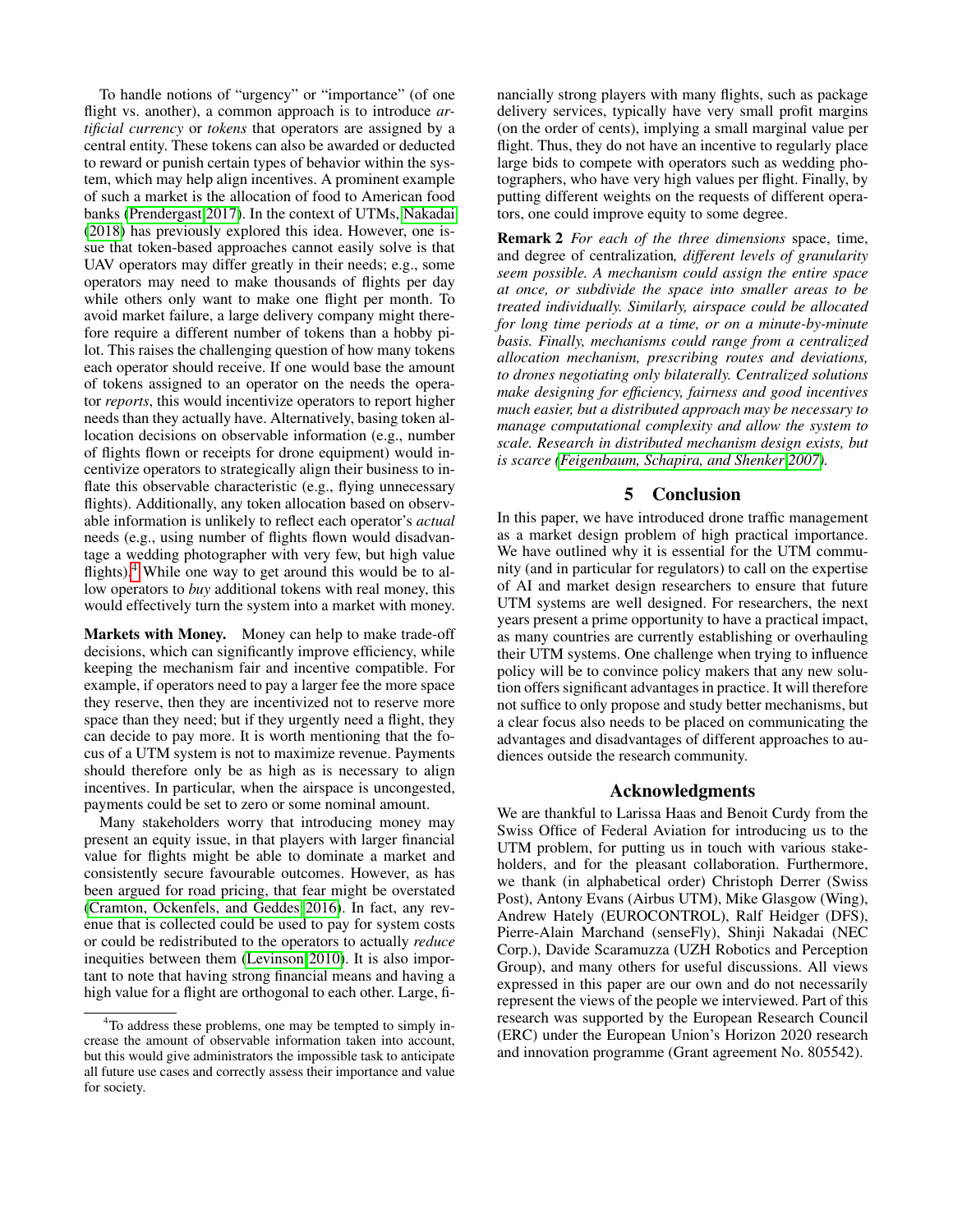### **References**

<span id="page-5-21"></span>Abdulkadiroğlu, A.; Pathak, P.; Roth, A. E.; and Sönmez, T. 2006. Changing the Boston School Choice Mechanism. Working Paper 11965, National Bureau of Economic Research.

<span id="page-5-20"></span>Abdulkadiroğlu, A.; and Sönmez, T. 2003. School Choice: A Mechanism Design Approach. *American Economic Review*, 93(3): 729–747.

<span id="page-5-1"></span>Anderson, C. 2017. Drones go to work. [https://hbr.org/2017/](https://hbr.org/2017/05/drones-go-to-work) [05/drones-go-to-work.](https://hbr.org/2017/05/drones-go-to-work) Accessed: 2021-12-03.

<span id="page-5-25"></span>Ausubel, L. M.; and Milgrom, P. 2006. The Lovely but Lonely Vickrey Auction. In Cramton, P.; Shoham, Y.; and Steinberg, R., eds., *Combinatorial Auctions*, chapter 1. The MIT Press.

<span id="page-5-23"></span>Azevedo, E. M.; and Budish, E. 2019. Strategy-proofness in the large. *The Review of Economic Studies*, 86(1): 81–116.

<span id="page-5-3"></span>Barrado, C.; Boyero, M.; Brucculeri, L.; Ferrara, G.; Hately, A.; Hullah, P.; Martin-Marrero, D.; Pastor, E.; Rushton, A. P.; and Volkert, A. 2020. U-space concept of operations: A key enabler for opening airspace to emerging low-altitude operations. *Aerospace*, 7(3): 24.

<span id="page-5-22"></span>Bergemann, D.; and Välimäki, J. 2019. Dynamic Mechanism Design: An Introduction. *Journal of Economic Literature*, 57(2): 235–74.

<span id="page-5-17"></span>Bichler, M.; Gupta, A.; and Ketter, W. 2011. Designing smart markets. *Information Systems Research*, 21(4): 688– 699.

<span id="page-5-26"></span>Brandt, F.; Sandholm, T.; and Shoham, Y. 2005. Spiteful Bidding in Sealed-Bid Auctions. In *Computing and Markets*.

<span id="page-5-19"></span>Brero, G.; Lubin, B.; and Seuken, S. 2018. Combinatorial Auctions via Machine Learning-based Preference Elicitation. In *Proceedings of the International Joint Conference on Artificial Intelligence (IJCAI)*, 128–136.

<span id="page-5-9"></span>Budish, E.; Cachon, G. P.; Kessler, J. B.; and Othman, A. 2017. Course match: A large-scale implementation of approximate competitive equilibrium from equal incomes for combinatorial allocation. *Operations Research*, 65(2): 314– 336.

<span id="page-5-10"></span>Castillo, J. C.; Ahuja, A.; Athey, S.; Baker, A.; Budish, E.; Chipty, T.; Glennerster, R.; Kominers, S. D.; Kremer, M.; Larson, G.; Lee, J.; Prendergast, C.; Snyder, C. M.; Tabarrok, A.; Tan, B. J.; and Wiecek, W. 2021. Market design to accelerate COVID-19 vaccine supply. *Science*, 371(6534): 1107–1109.

<span id="page-5-12"></span>Chin, C.; Gopalakrishnan, K.; Balakrishnan, H.; Egorov, M.; and Evans, A. 2020. Tradeoffs between efficiency and fairness in unmanned aircraft systems traffic management. In *9th International Conference on Research in Air Transportation*.

<span id="page-5-18"></span>Cieslewski, T.; Choudhary, S.; and Scaramuzza, D. 2018. Data-efficient decentralized visual SLAM. In *2018 IEEE international conference on robotics and automation (ICRA)*, 2466–2473. IEEE.

<span id="page-5-8"></span>Cramton, P. 2013. Spectrum Auction Design. *Review of Industrial Organization*, 42(2).

<span id="page-5-31"></span>Cramton, P.; Ockenfels, A.; and Geddes, R. R. 2016. Markets for road use. White Paper. 2016. Markets for road use. *http://www.cramton.umd.edu/papers2015-2019/cramtongeddes-ockenfels-markets-for-road-use.pdf*.

<span id="page-5-29"></span>Cramton, P.; et al. 2002. Spectrum auctions. *Handbook of telecommunications economics*, 1: 605–639.

<span id="page-5-16"></span>Dasgupta, P.; Hammon, P.; and Maskin, E. 1979. The implementation of social choice rules: some results on incentive compatibility. *Review of Economic Studies*, 46: 185–216.

<span id="page-5-27"></span>Dierks, L.; Kash, I.; and Seuken, S. 2021. On the cluster admission problem for cloud computing. *Journal of Artificial Intelligence Research (JAIR)*, 71: 1–40.

<span id="page-5-2"></span>Doole, M.; Ellerbroek, J.; and Hoekstra, J. 2020. Estimation of traffic density from drone-based delivery in very low level urban airspace. *Journal of Air Transport Management*, 88: 101862.

<span id="page-5-30"></span>Dughmi, S.; and Ghosh, A. 2010. Truthful assignment without money. In *Proceedings of the 11th ACM conference on Electronic commerce*, 325–334.

<span id="page-5-4"></span>European Commission. 2021. Commission Implementing Regulation (EU) 2021/664 on a regulatory framework for the U-space. *OJ*, L 139: 161–183.

<span id="page-5-13"></span>Evans, A. D.; Egorov, M.; and Munn, S. 2020. Fairness in Decentralized Strategic Deconfliction in UTM. In *AIAA Scitech 2020 Forum*, 2203.

<span id="page-5-5"></span>FAA. 2020. Unmanned Aircraft System Traffic Management Concept of Operations. [https://www.faa.gov/](https://www.faa.gov/uas/research_development/traffic_management/media/UTM_ConOps_v2.pdf) uas/research development/traffic [management/media/](https://www.faa.gov/uas/research_development/traffic_management/media/UTM_ConOps_v2.pdf) UTM\_[ConOps](https://www.faa.gov/uas/research_development/traffic_management/media/UTM_ConOps_v2.pdf)\_v2.pdf. Accessed: 2021-09-18.

<span id="page-5-24"></span>Faliszewski, P.; and Procaccia, A. D. 2010. AI's war on manipulation: Are we winning? *AI Magazine*, 31(4): 53–64.

<span id="page-5-32"></span>Feigenbaum, J.; Schapira, M.; and Shenker, S. 2007. Introduction to Mechanism Design (for Computer Scientists). In Nisan, N.; Roughgarden, T.; Tardos, E.; and Vazirani, V. V., eds., *Algorithmic Game Theory*, chapter 14. Cambridge University Press.

<span id="page-5-0"></span>Floreano, D.; and Wood, R. J. 2015. Science, technology and the future of small autonomous drones. *Nature*, 521(7553): 460–466.

<span id="page-5-6"></span>FOCA, S. 2020. Swiss U-Space ConOps. [https:](https://susi.swiss/wp-content/uploads/2020/04/Swiss-U-Space-ConOps-v.1.1.pdf) [//susi.swiss/wp-content/uploads/2020/04/Swiss-U-Space-](https://susi.swiss/wp-content/uploads/2020/04/Swiss-U-Space-ConOps-v.1.1.pdf)[ConOps-v.1.1.pdf.](https://susi.swiss/wp-content/uploads/2020/04/Swiss-U-Space-ConOps-v.1.1.pdf) Accessed: 2021-09-18.

<span id="page-5-15"></span>Foley, D. K. 1966. *Resource allocation and the public sector*. Yale University.

<span id="page-5-11"></span>Hammond, P. J. 1981. Ex-ante and ex-post welfare optimality under uncertainty. *Economica*, 48(191): 235–250.

<span id="page-5-28"></span>Joulia, A.; Dubot, T.; and Bedouet, J. 2016. Towards a 4D traffic management of small UAS operating at very low level. In *ICAS, 30th Congress of the International Council of the Aeronautical Sciences*.

<span id="page-5-14"></span>Kelly, F. 1997. Charging and rate control for elastic traffic. *European transactions on Telecommunications*, 8(1): 33–37.

<span id="page-5-7"></span>Kominers, S. D.; Teytelboym, A.; and Crawford, V. P. 2017. An invitation to market design. *Oxford Review of Economic Policy*, 33(4): 541–571.